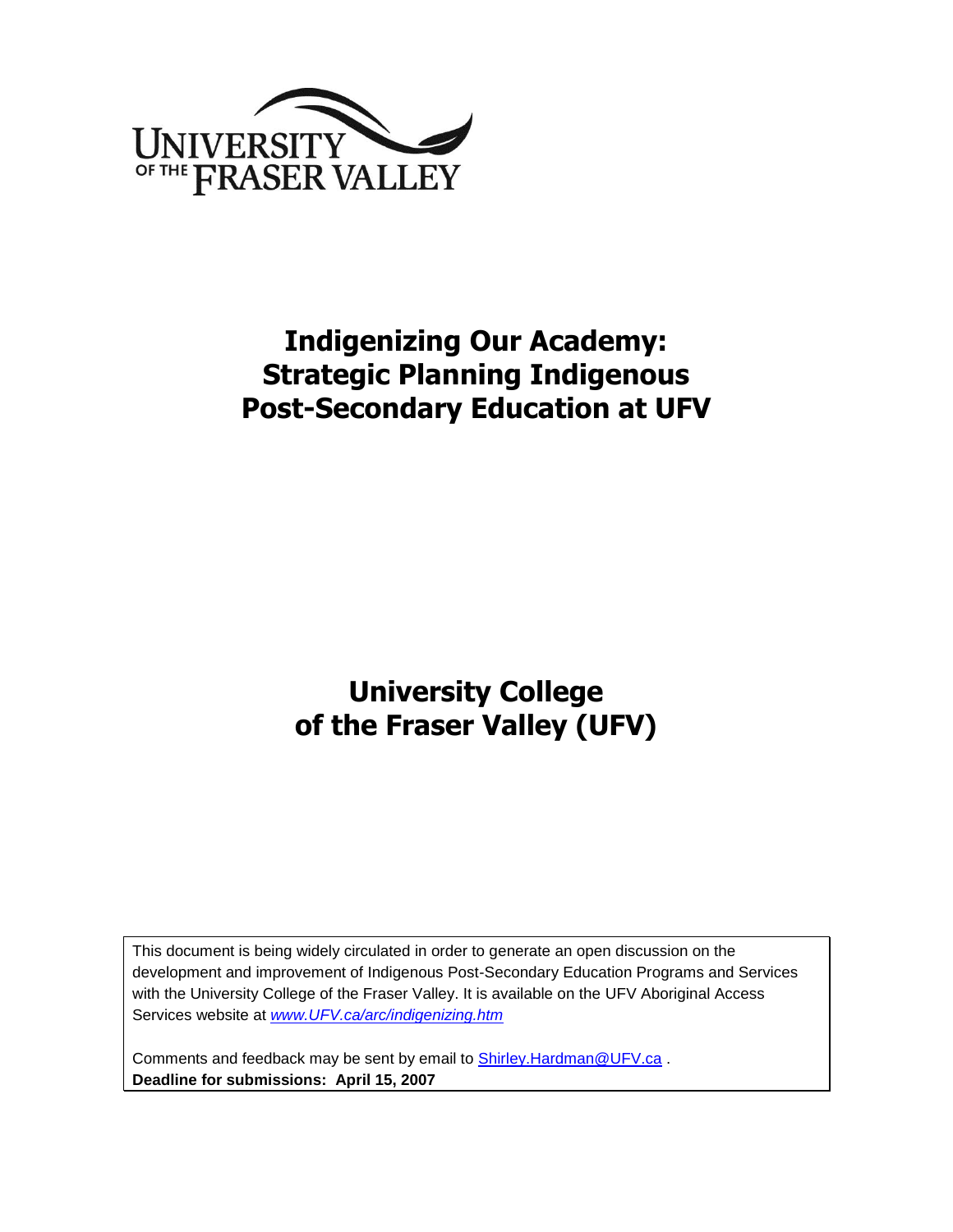## <span id="page-1-0"></span>**Table of Contents**

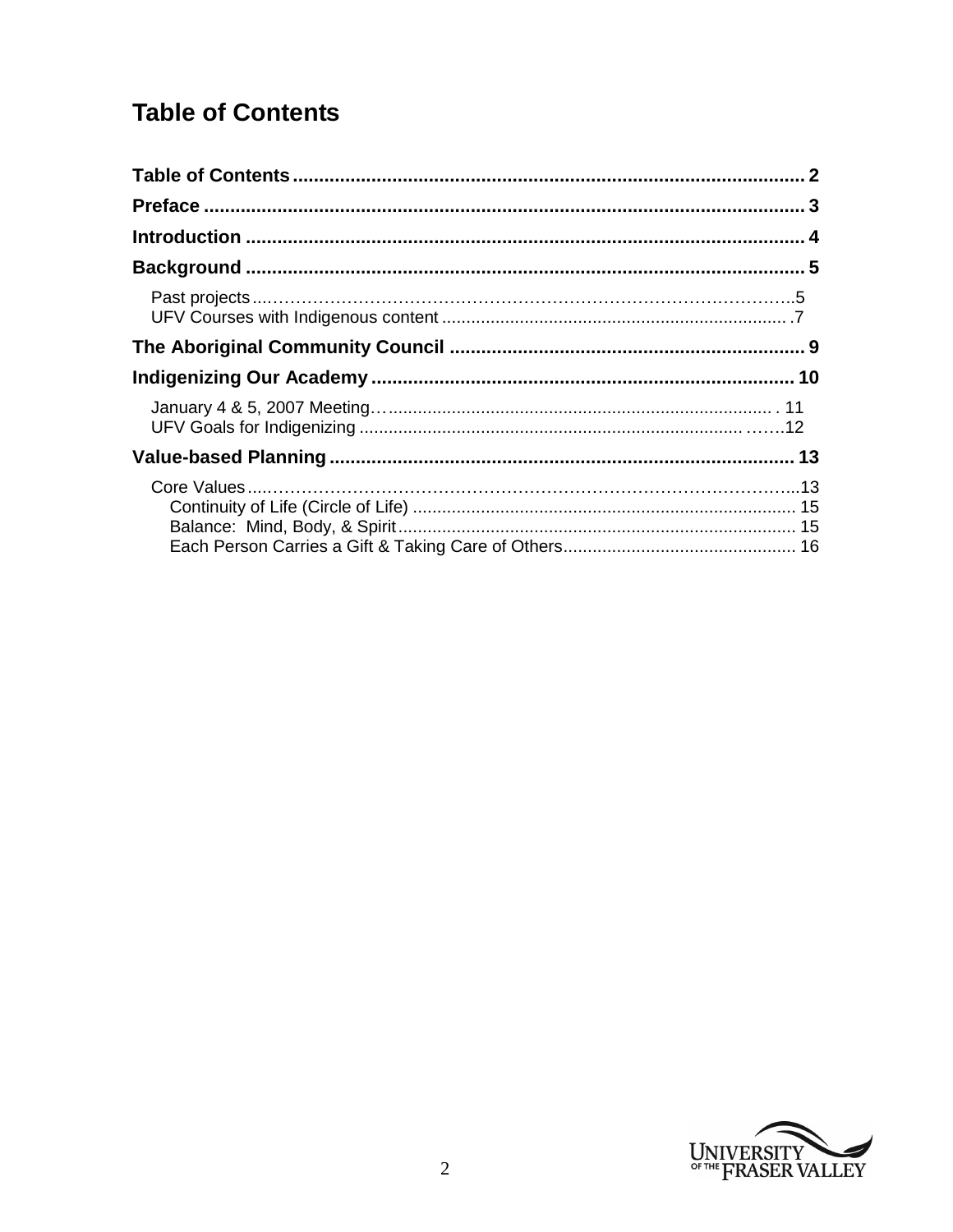## <span id="page-2-0"></span>**Preface**

This document, developed in collaboration between the Aboriginal Community Council and UFV's Aboriginal Access Services, is being circulated to generate an open discussion on the development and improvement of Indigenous Post-Secondary Education Programs and Services with the University College of the Fraser Valley. It is hoped that by reviewing this Working Document and providing feedback and suggestions for changes, Band governments, Indigenous organizations and community people, including current and former indigenous students, will have an opportunity to ensure that Indigenous programs, services and research initiatives are relevant, respectful and useful to the communities they hope to serve. This paper invites Elders, leaders, educators, and individuals to provide their ideas, criticisms and recommendations to the working committee through the use of this document.

To assist in this process the following questions and discussion points are provided.

- Post-secondary education refers to many opportunities beyond high school including, apprenticeship programs, trades training, technical school, college, and university. Is post-secondary education a part of your children's future?
- Will getting a post-secondary education improve the opportunities for work and development in our communities for our people? Are there examples of this?
- Can post-secondary education be improved? In what ways?
- Do UFV programs prepare students in a good way?
- Does UFV offer the kinds of programs that are helpful in building our communities?

Aboriginal Access Services and the Aboriginal Community Council look forward to the input, response, and direction that come from each community. This is an earnest attempt to ensure that post – secondary education in the UFV catchment of Sto:lo, Nlaka'pamux, and the In-SHUCK-ch territory reflects and includes the voice and vision of indigenous people in the planning, implementation and governance of programs, services and research at UFV.

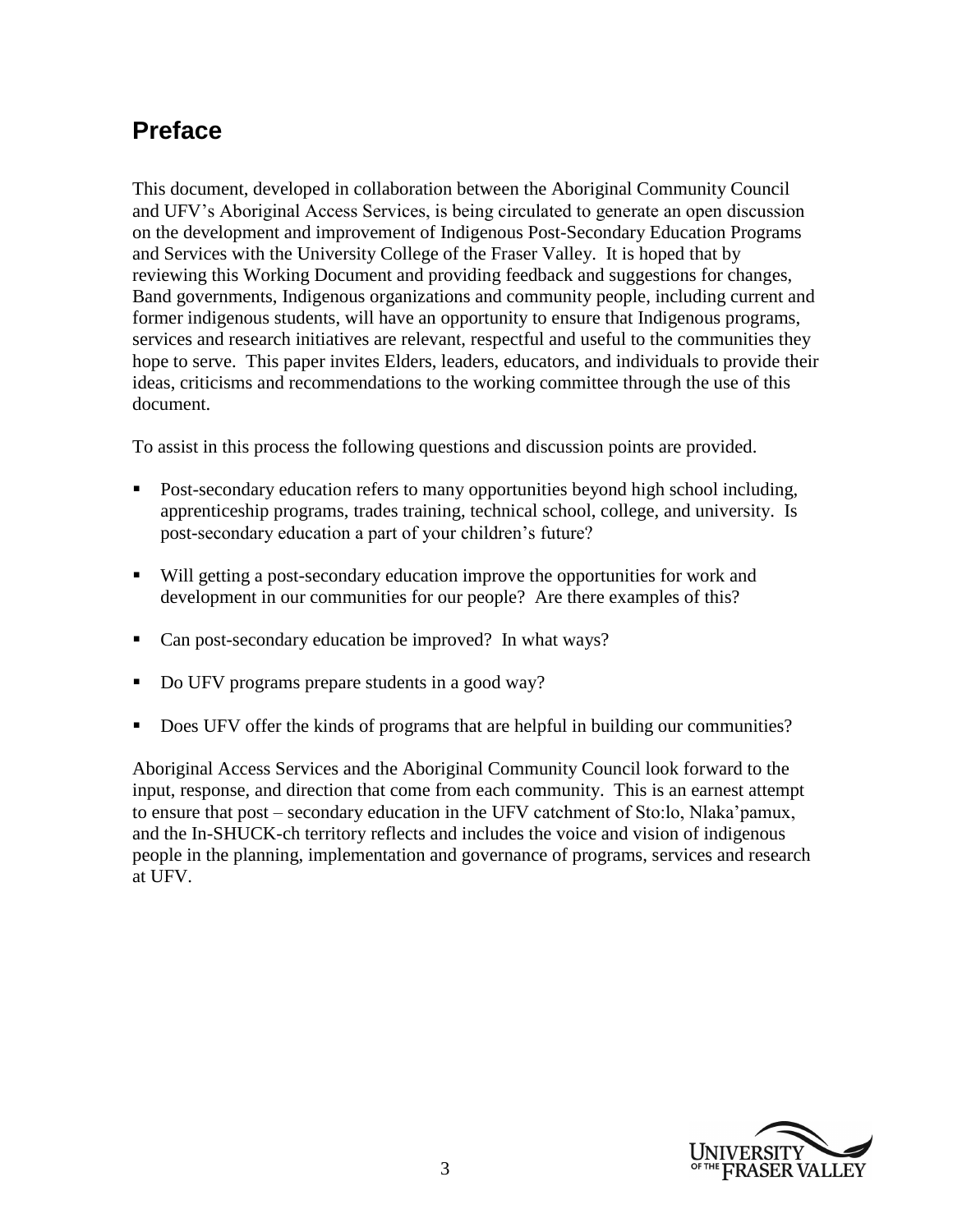## **Indigenizing Our Academy: Strategic Planning Indigenous<sup>1</sup> Post-Secondary Education at UFV**

## <span id="page-3-0"></span>**Introduction**

 $\overline{a}$ 

In September of 2005, Aboriginal Access Services received Aboriginal Special Projects Funding from the Ministry of Advanced Education – Aboriginal Branch to work on the project Indigenizing our Academy to strategically plan post-secondary education for Indigenous communities in traditional Sto:lo, Nlaka'pamux and the In-SHUCK-ch territory.

To begin the project, Mark Point was hired in October, 2005 to consult with the Indigenous communities within the UFV catchment. Specifically he was talking to people about developing an Indigenous Studies department, enhancing Indigenous research capacity, boosting Indigenous enrolment and improving retention and success of Indigenous learners at UFV. In September of 2006 he submitted a four page report containing his findings to UFV's Aboriginal Community Council. Subsequent to his work and more importantly, upon the recommendations stemming from Mr. Point's findings, UFV Aboriginal Access Services, has worked closely with the Aboriginal Community Council Sub-Committee to develop plans and make recommendations for post-secondary education at and with the University College of the Fraser Valley.

The resulting Working Document is an integral part of this continuation. It is being circulated, as widely as possible, to Indigenous leaders, Elders, community education staff and to Indigenous educators to invite open discussion on the development and improvement of Indigenous Post-Secondary Education Programs and Services with the University College of the Fraser Valley. This paper invites Indigenous Elders, leaders, educators, and individuals to provide their ideas, criticisms and recommendations to the working committee through the use of this document. Comments and feedback can be sent to [Shirley.Hardman@UFV.ca](mailto:Shirley.Hardman@ucfv.ca) prior to April 15, 2007.

 $1$  The term indigenous has been used throughout this document and has replaced the term aboriginal except in cases where it is used in a name like Aboriginal Community Council and Aboriginal Access services. The term aboriginal has also been retained in the self-identification section of this document.

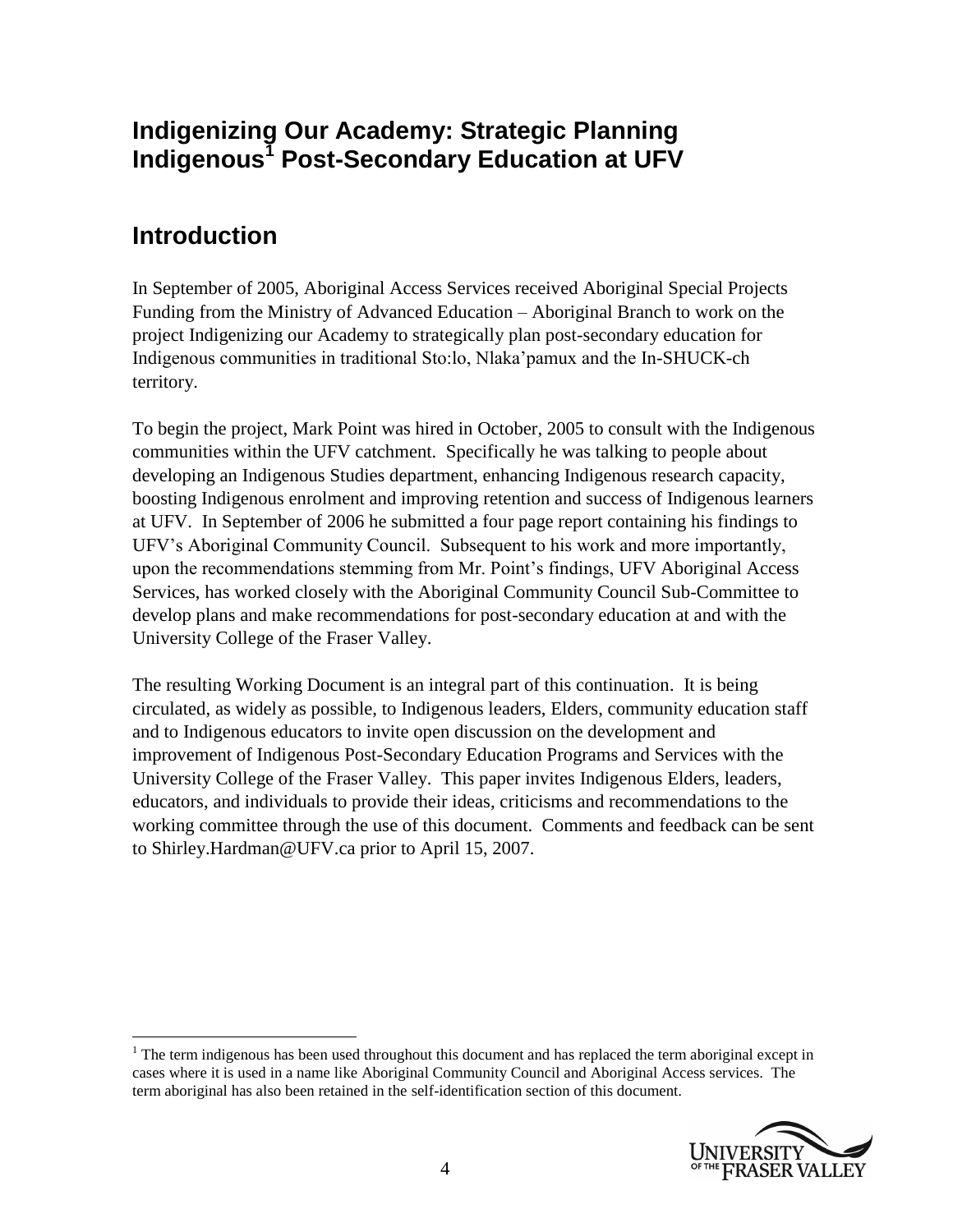## <span id="page-4-0"></span>**Background**

UFV has a lengthy history of affiliation with local Indigenous communities. The partnerships have varied in longevity and capacity. UFV has delivered curriculum in Indigenous communities; Elders and Sto:lo Nation staff have worked with UFV faculty to develop curriculum; and, through the recommendations of the Aboriginal Community Council UFV opened S'olh Shxwleli (Our Places) on the Chilliwack and Abbotsford campuses. However, post-secondary education has remained somewhat elusive for Indigenous peoples living in traditional Sto:lo territory. UFV is the neighborhood post secondary school to nearly 7% of Indigenous peoples in BC, yet only 2.5% of the UFV population self-identify as Aboriginal (Holmes, 2006, p. 62) and anecdotally, it is projected that fewer still complete degrees, diplomas and certificates. Yet, Indigenous leaders, parents, learners and potential learners insist that education is both what is wanted and needed to build capacity within Indigenous communities.

## <span id="page-4-1"></span>*Past projects*

UFV's lengthy history of partnering and delivering programs and services in Indigenous communities can be captured by highlighting a few of these initiatives. By understanding what has taken place, we can perhaps identify some "promising practices". Understanding what has worked and what can be improved will assist us to collaboratively undertake new projects and practices.

**Toti: lthet Centre:** Officially in 1992 the Coqualeetza Centre and the University College of the Fraser Valley signed an affiliation agreement to promote post-secondary educational opportunities for First Nations' people within Sto:lo territories and beyond. At that time Coqualeetza Cultural Centre, representing the twenty four bands of the Sto:lo people, was incorporated under the Societies Act of British Columbia, possessed a B.C. private trade school license, and operated a community learning centre for First Nations' people, the Toti:lthet Centre.

*Sai'kuz Substance Abuse Counseling Certificate program*: The Carrier Sekani partnered with UFV in 1999 to address that community's endeavor to stop the cycle of substance abuse. Delivering a program in Vanderhoof at the Potlatch House on the Sai'kuz (Stoney Creek) Reserve, UFV adapted the curriculum of its Substance Abuse Counseling Certificate program to meet the needs of the students within the community. UFV instructors traveled to Vanderhoof to deliver the program. The success of this program was most evident in the reciprocal learning. Faculty carried away lessons that can not be found in texts and the community benefited by training their own people to offer substance abuse counseling creating grassroots, native-run treatment options that respect First Nations traditions.

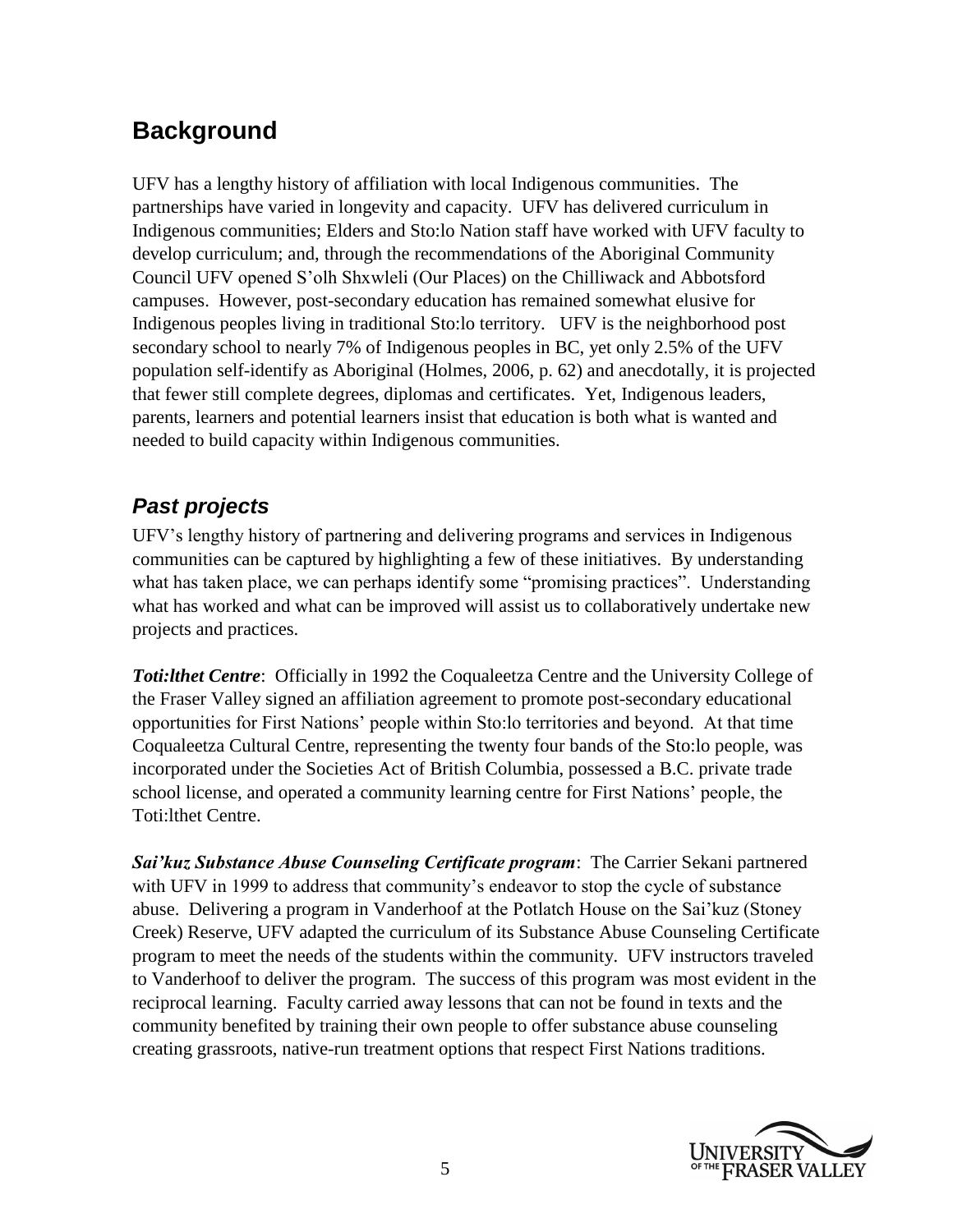*Chehalis Substance Abuse Counseling Certificate program*: The Substance Abuse Counseling program was again delivered in 2004, this time to the Sto:lo community of Chehalis. The partnership this time included the delivery of a course specifically designed by staff from the Youth Treatment Centre, Lawathet Lalem, in the Chehalis community, operated by the local Chehalis people. As well UFV's Traditional Ways of Helping and Healing (FNST 102) was also included. The Chehalis program also incorporated classes in reading, writing and critical thinking, that proved to be useful for bridging students from their work and non-academic backgrounds to university study.

*Lalems Ye Siyolexwe (House of Elders)*: The Social Services and Social Work department (now the School of Social Work) at UFV clearly demonstrated the commitment of UFV to developing programs and curriculum which reflect Sto:lo values and experiences in signing a Letter of Understanding with the Sto:lo Lalems Ye Siyolexwe (House of Elders). The Social Services & Social Work Department at UFV committed to developing a diploma program "that would reflect Sto:lo values and experiences". In order to achieve this goal UFV partnered with the Lalems Ye Siyolexwe (House of Elders) to not only consult with and work collaboratively with but more importantly to acknowledge the Elders as the "principal source of knowledge about health and social needs of the Sto:lo people".

Subsequently, UFV, through Aboriginal Access Services and the Institute of Modern Languages again partnered with Sto:lo Shxweli, and the Lalems Ye Selyolewx to develop eight Halq'emeylem courses (25 credits) leading to a Language Proficiency Certificate, Culture and Language diploma, a Bachelor degree, or the Developmental Standard Term Certificate. At the same time, UFV sought to acknowledge, in a meaningful way, the Halq'emeylem language work that has been on-going in the community through the Sto:lo Shxweli and Coqualeetza Cultural Centre. Halq'emeylem language graduates from these programs are eligible to enter a process to receive university transfer credit from UFV for their Halq'emeylem knowledge.

*Seabird Island Band*: Seabird Island Band (SIB) with their strong commitment to education and their own resources partnered with UFV to deliver Early Childhood Education Certificates, ECE specialty certificates and Family Childcare certificates. The programs delivered have been uniquely designed to meet the needs of SIB students. Joint governance and delivery has allowed SIB to hire their own support staff as well as instructors to deliver upgrading and tutoring, while UFV faculty has traveled to the community to deliver course content and office hours.

*Shxwha:y Village*: Shxwha:y Village approached Aboriginal Access Services at UFV in the fall of 2004 to express their concerns about the lack of transportation amongst potential students. Further dialogue resulted in an Affiliation agreement between the Shxwha:y Village and UFV to "provide education and training opportunities designed to meet the needs of Aboriginal learners" to mutually benefit Shxwha:y and neighboring communities

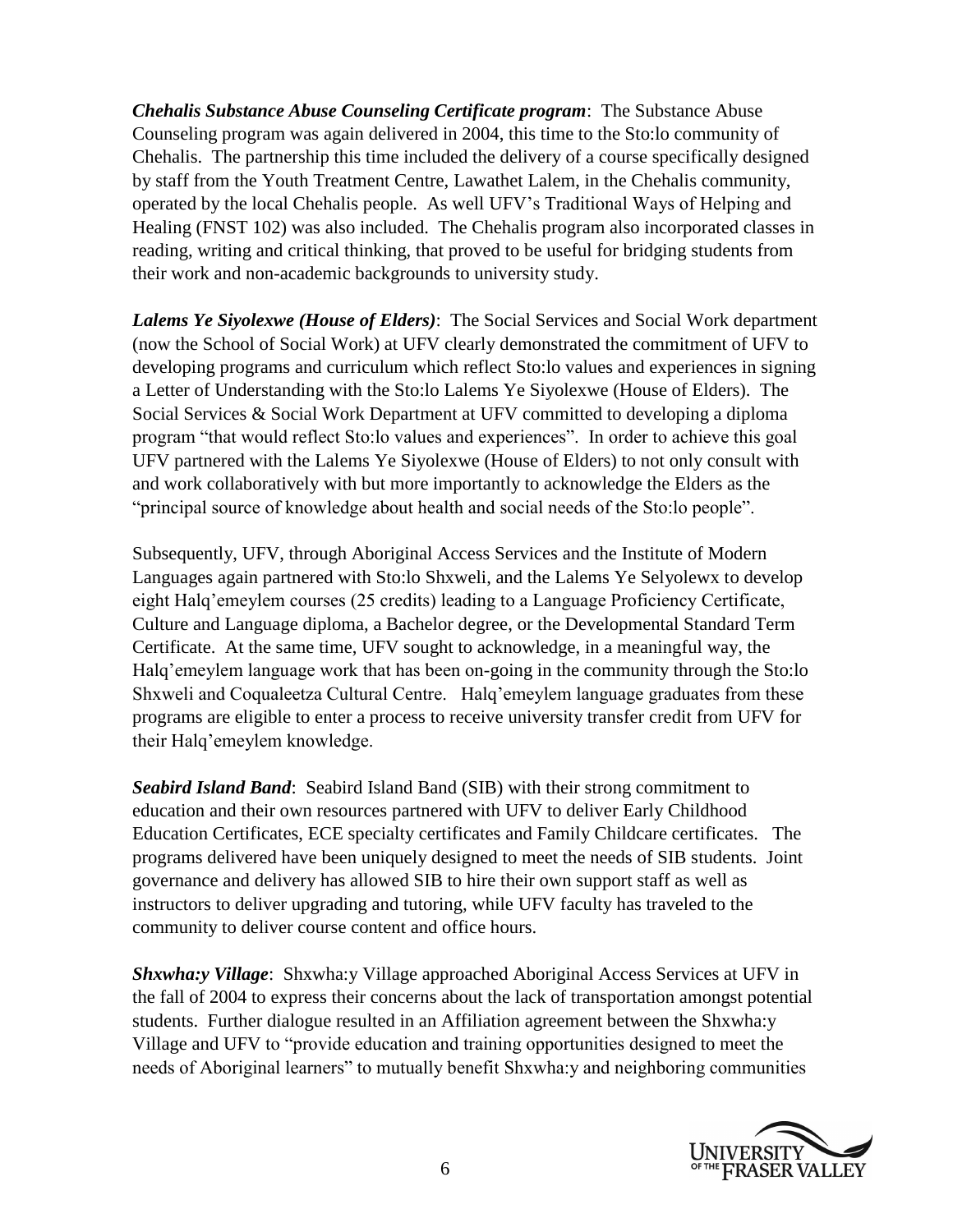and UFV while ultimately assisting Shxwha:y and other Aboriginal learners to achieve their individual training and education goals.

*Fraser-Cascade School District #78*: The most recent partnership struck between UFV and the Indigenous community is one which will see the development of twenty curriculum packages for the Fraser-Cascade school district #78. This partnership brings together teachers, administrators, community cultural resource people, the UFV Teacher Education program, Aboriginal Access Services and recent Development Standard Term Certificate (Halq'emeylem Language Teacher) graduates to work collaboratively to develop relevant, respectful Indigenous curriculum for grades k-10.

In summary, these projects provide only a snapshot of the collaboration between local Indigenous communities and UFV. What the partnerships clearly demonstrate is the heartfelt commitment by Indigenous peoples to promote education in our communities. Equally evident is UFV's willingness to accept the challenges inherent in Indigenous postsecondary education. There is undoubtedly a collective commitment made by local Indigenous leaders and the institution to share vision, policy, action and governance for Indigenous post-secondary education that meet the needs of both the individuals and the diversity of the Indigenous communities.

What has hindered the communities and UFV has been the allocation of human resources and at times monetary resources necessary to accomplish these tasks. Efforts to meet the post-secondary education needs of Indigenous communities has largely depended on the success of acquiring sparse Indigenous funding through proposals or more often it has been accomplished by ardent staff and individuals working independently for the betterment of our people.

## <span id="page-6-0"></span>*UFV Courses with Indigenous content*

- ADED 330x: Special Topics: Histories of Aboriginal Adult Education
- ANTH 111: First Nations in British Columbia—Traditional Cultures
- ANTH 112: Aboriginal Peoples in B.C.: Contemporary Issues
- CMNS 099: Introduction to Written Communications
- CRIM 211: Indigenous Peoples, Crime and Criminal Justice
- EDUC 275: Contemporary Issues and Policies in Aboriginal Education
- EDUC 290: Introduction to Aboriginal Culture and Language Education
- EDUC 291: Intermediate Studies in Aboriginal Culture and Language Education
- EDUC 447: Indigenous Youth and Schooling
- ENGL 170x: Literature in Context: Aboriginal Cultures
- FNST 101: Stό:lō Nation Development
- FNST 102: Stό:lō Traditional Ways of Healing and Helping
- FNST 201: Stό:lō Communications and World View

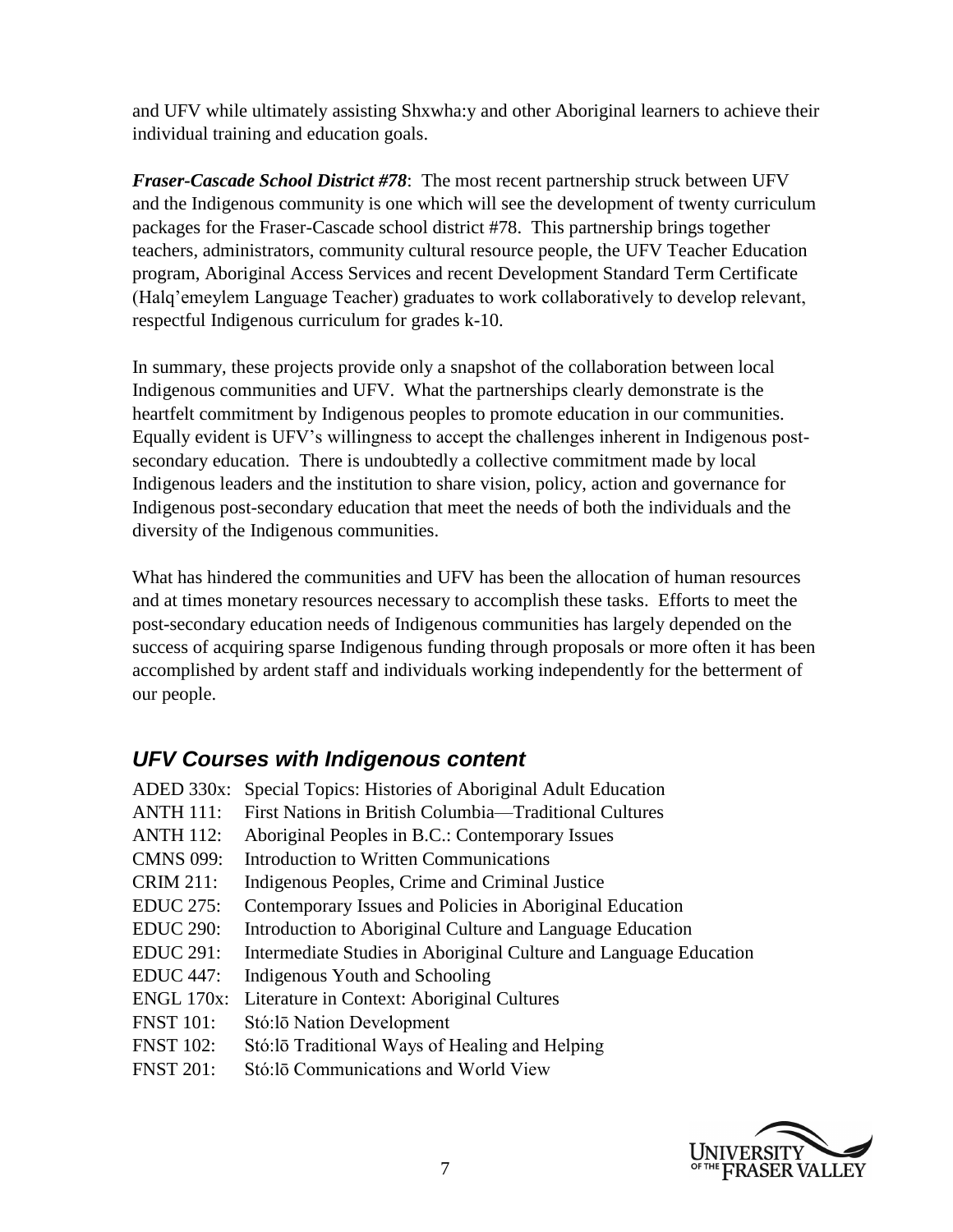| <b>FNST 202:</b> | Stó:lō Social Structure                                                     |
|------------------|-----------------------------------------------------------------------------|
| <b>FNST 230:</b> | <b>ACLS</b> Praticum                                                        |
| GEOG 447:        | Aboriginal Geography                                                        |
| <b>HALQ 101:</b> | Halq'eméylem Language I                                                     |
| <b>HALQ 102:</b> | Halq'eméylem Language II                                                    |
| <b>HALQ 201:</b> | Intermediate Halq'eméylem I                                                 |
| <b>HALQ 202:</b> | Intermediate Halq'eméylem II                                                |
| <b>HALQ 210:</b> | Advanced Halq'eméylem I: Translation Skills                                 |
| <b>HALQ 215:</b> | Advanced Halq'eméylem II: Transcription and Orthography Development         |
| <b>HALQ 220:</b> | Advanced Halq'eméylem III: Composition and Story-Telling                    |
| <b>HALQ 310:</b> | Advanced Halq'eméylem IV: Curriculum Development and Teaching Methodologies |
| <b>HIST 103:</b> | Stó:lō History                                                              |
| <b>HIST 226:</b> | Native and Newcomer Relations in Canada                                     |
| <b>HIST 326:</b> | The History of Native Peoples in Canada                                     |
| <b>HIST 426:</b> | Indigenous Peoples and Warfare in Canada: Pre-contact to the Present        |
| <b>HIST 458:</b> | History of Indigenous Peoples in Latin America                              |
| <b>SCMS 387:</b> | <b>Canadian Native Peoples</b>                                              |
| <b>SCMS</b> 388: | Minority Indigenous Peoples of the World                                    |
| SOWK 392:        | <b>First Nations Social Work</b>                                            |

32 courses have Indigenous content; however, only 17 of these courses have been developed in cooperation with and/or under the advisement of the Indigenous community. The seventeen are the newest developed courses, including Halq'emeylem (HALQ), First Nation Studies (FNST), Stό:lō History (HIST 103), and the Education (EDUC) courses developed for the new Aboriginal Culture and Language Support diploma. This demonstrates a shift in the way that the University College of the Fraser Valley is cooperating and collaborating with Indigenous communities.

Métis programs and content are glaringly missing from the UFV initiatives. There has been no focus on Métis curriculum development and no development of programs to meet the unique needs of the Métis communities in this geographical area. Despite this, the Métis people and organizations remain hopeful that UFV will address the gaps in the curriculum and Métis organizations have continued to provide a presence and voice at the Aboriginal Community Council.

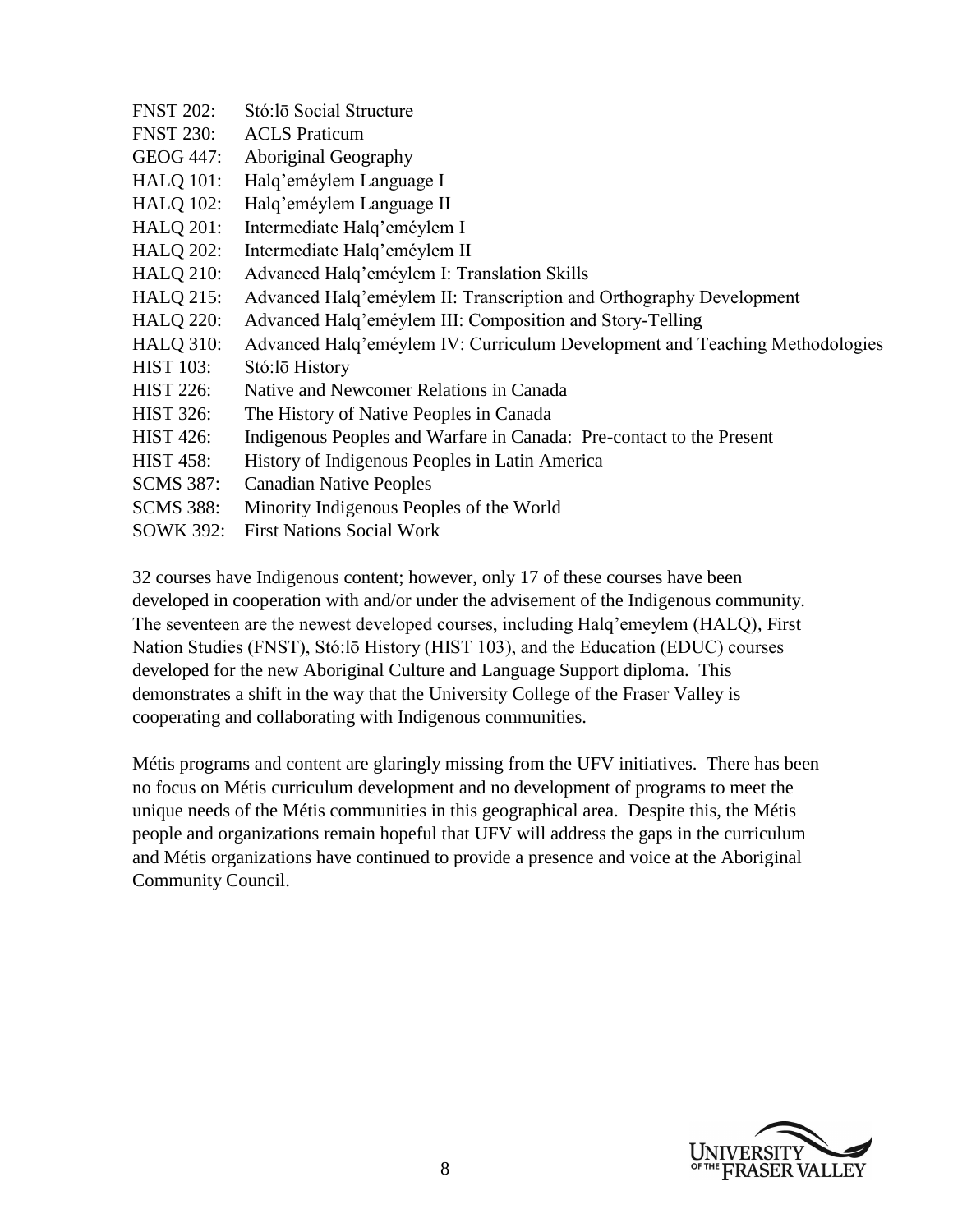## <span id="page-8-0"></span>**The Aboriginal Community Council**

The Aboriginal Community Council (Council) membership draws a cross-section of knowledgeable and experienced representatives from Indigenous Bands, schools, organizations and public school districts. The Council was formed in 1995 at the invitation of UFV to provide advice, recommendations and guidance to enhance the participation and success of Indigenous learners attending UFV.

Over the years the Council has grown and in many ways gained momentum and strength through its quarterly meetings. Initially, in some instances, the Council was criticized as being "merely a sounding board" and not really providing voice to the needs of Indigenous learners and communities. More recently however, the Council has been instrumental in guiding and prioritizing the development of UFV's proposals for Aboriginal Special Projects Funding, the Indian Studies Support Program, the Canada Research Chair and other relevant calls for proposals.

This proactive participation of the Council has resulted in a number of new initiatives as well as shifted UFV's collaborative process in the development of new Indigenous curriculum, programs and projects. In turn this has resulted in a review of the Terms of Reference (ToR) that guide the Council.

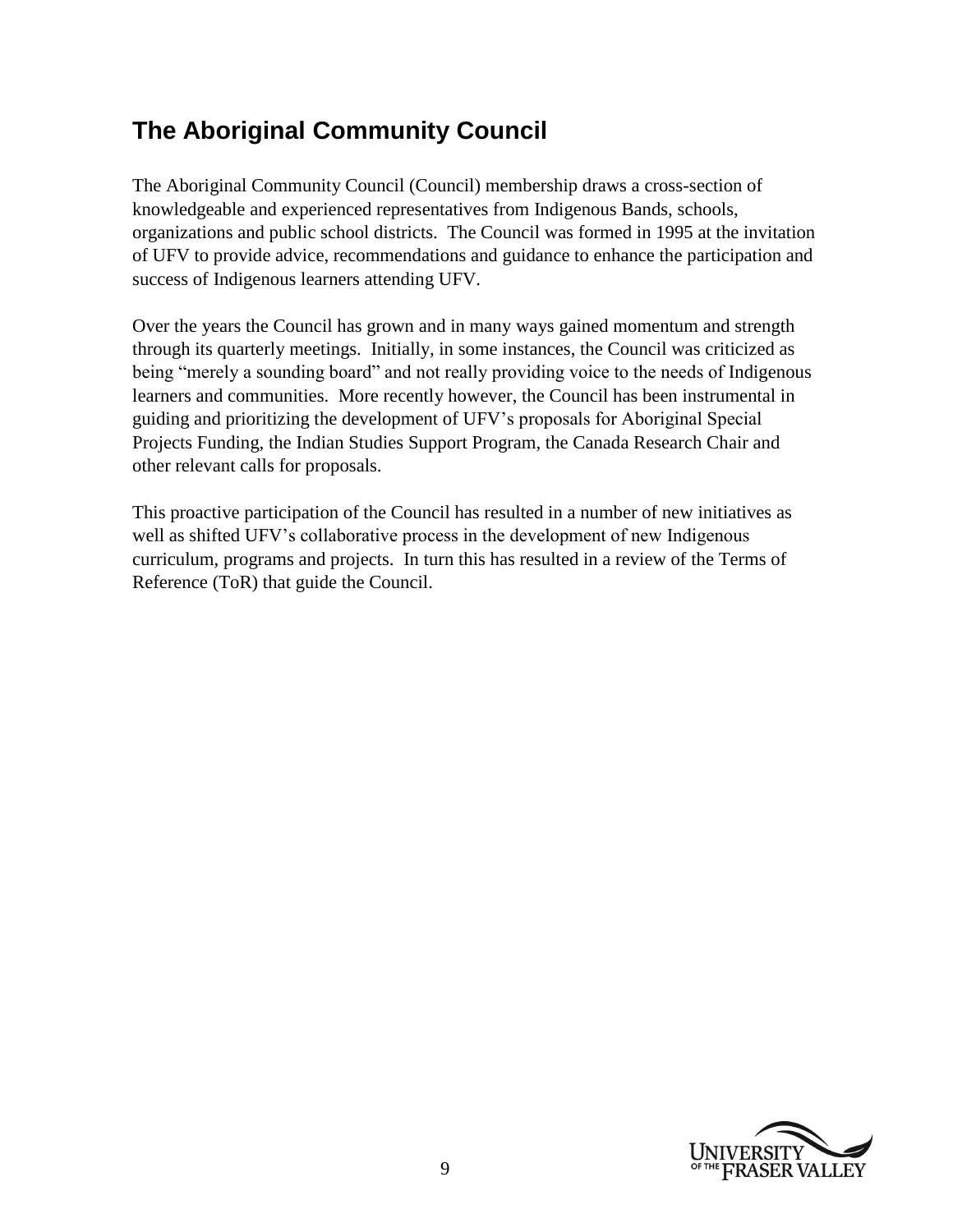## <span id="page-9-0"></span>**Indigenizing Our Academy**

*"indigenizing the academy means to make the academy both responsive and responsible to the Indigenous peoples' goals of self-determination and well-being."*

Indigenizing is a concept that originates in grass roots efforts to change the colonial/assimilative processes that have influenced and shaped the lives and beliefs of Indigenous and non-indigenous people living in countries like Canada. More often than not education systems, in an imperialistic way, have placed western ways of knowing and teaching over other (e.g. Aboriginal/indigenous) knowledge bases and values. It has been suggested that when educational institutions incorporate local indigenous values and principals into their curriculums and policies there will be a recognizable shift away from and perhaps an extinguishment of the cognitive imperialism that currently pervades modern society and our education systems.

In October 2005 under the guidance of the Aboriginal Community Council, Mark Point was hired to conduct research within UFV and local Indigenous communities to provide input in four areas of interest: the development of an Indigenous Studies department at UFV; enhancement of Indigenous research capacity; increasing the enrolment of Indigenous learners at UFV; and improving the success experienced by these learners. This research proved to only scratch the surface of what is needed to engage in this work. The four page report submitted by Mark Point in September 2006 made the following recommendations:

- 1. That a major strategy for communicating with Indigenous communities and individual households be developed and implemented.
- 2. That a special effort be undertaken to bring together the leaders of the Indigenous groups to explore and receive direction on the role of Indigenous education within the University College structure.
- 3. That UFV work to "build capacity" within Indigenous communities by delivering programs in the Indigenous communities.
- 4. That local institutions that offer Adult Basic Education agree on a common curriculum so that outcomes, and therefore entrance to UFV, will be similar for all students, regardless of where individuals study.
- 5. That an ad-hoc committee be mandated to make recommendations to the UFV Board of Governors.

Mr. Point also observed within his report that local Indigenous scholars should also be sought out and asked for their input into the strategic planning of Indigenous programs and services at UFV. Further the report also suggested that it was pertinent to review the

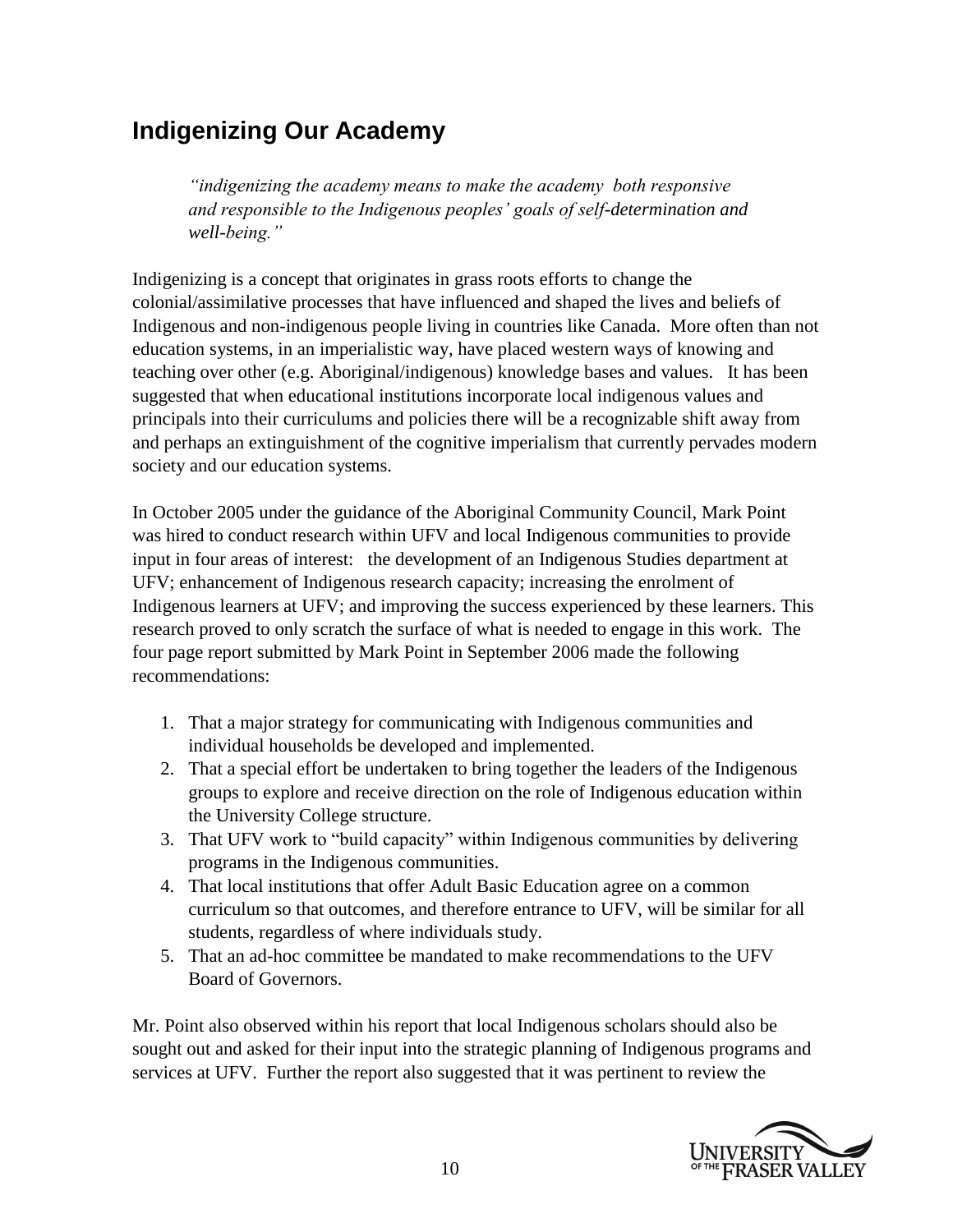practices of other sectors in Indigenizing and to share these with a view to not re-inventing the wheel. And finally, it was pointed out that it is critical that Indigenous community leaders must approve of this project, not only in intent but in process. Mr. Point concluded with a caution that Indigenizing Our Academy will take a concerted effort from steadfast committed Indigenous community representatives and equally committed UFV faculty, staff and administrators.

UFV is listening, and with the guidance of the Aboriginal Community Council proposes to form a partnership to effectively address the needs and deliver post secondary programs and services that respect and include an Indigenous worldview. Such a partnership requires respectful on-going dialogue that seeks to include the diversity of Indigenous voices in the UFV catchment. One way to begin this dialogue is through the distribution of this Working Document. This paper invites Indigenous Elders, leaders, educators, and individuals to provide their ideas, criticisms and recommendations to the working committee through the use of this document.

### <span id="page-10-0"></span>*January 4 & 5, 2007 Meeting*

On January 4 and 5, 2007, a sub-committee of the Aboriginal Community Council met to strategically plan the development of Indigenizing Our Academy. The committee, made up of Aboriginal Community Council members, identified where we have been, where we want to be and recommended ways to get there. The dialogue in this planning session has been captured in eloquent truths and recommendations that were put forward.

*Where we have been* is complicated and tells a story of the way things used to be and covers the time up until we met on January 4, 2007. Post secondary education has not always been attainable for Indigenous people. It was acknowledged that it has been felt that to be educated many of our people had to "give up a part of ourselves" and that education was viewed as assimilative. Also, k-12 education has rarely prepared Indigenous students for further study. More often than not, Indigenous learners coming to UFV start with College and Career Prep programs to upgrade reading and writing skills that should have been developed in high school. And too, once accepted, students struggle to balance the commitments of home, culture and the university-college. In the past two decades, (and it was suggested since its inception in 1974) UFV has worked diligently to make changes, to encourage and make accessible its programs and services to Indigenous learners. The projects and courses that have been developed are a reasonable start.

Over the course of the two days, the group developed a vision for Indigenous education at UFV. The vision is one that decidedly points to *where we want to be*. We want postsecondary education to be "meaningful and useful" to our people and we "want our people to want post-secondary education". We want indigenous people to "feel a sense of belonging and acceptance—to feel safe" while they pursue higher education. We need to

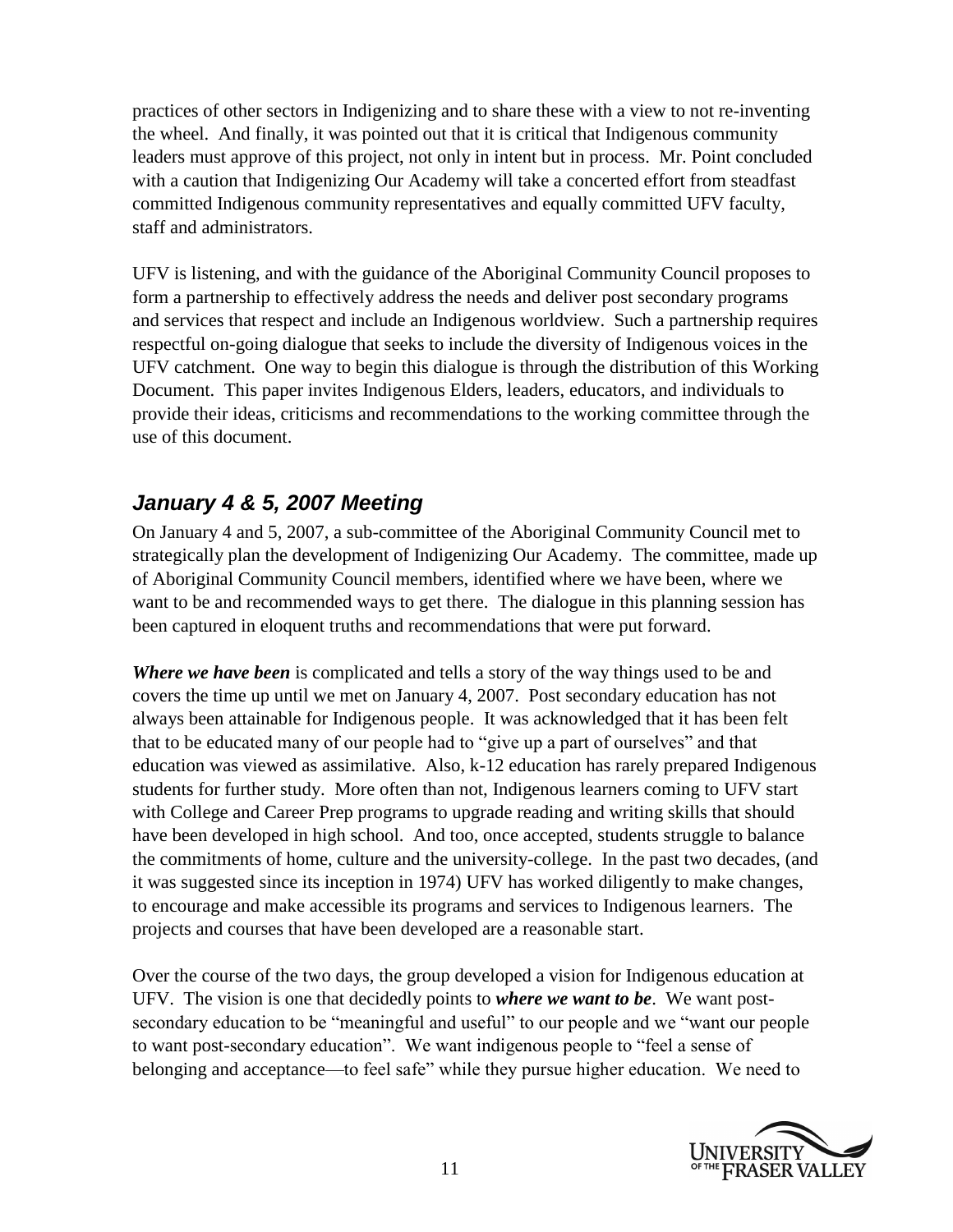"have an awareness about the opportunities available" to us. We "need more UFV information in our communities". The curriculum "should" cover our worldview, it should "reflect the indigenous people". We "need more First Nation teachers" and would like, "to increase the number of First Nation students attending post-secondary" institutes. We "need more Trades training". We "need to bring courses to the community—it's been done but it needs more". We "require active engagement from our communities". We should be "building on what people learn". It is "not only about what we teach but how we teach" that is important. We want "sessional and faculty as well as involvement at the administrative level". It is necessary to "have that vehicle to get information back and forth going both ways between the provincial and national levels". There needs to be "awareness amongst faculty and staff—we need more inclusion for accurate education". There must be balance in education: education and culture. "We want an Indigenous Studies Department". "It has to come from us", "it is about ownership". We acknowledge that it "requires a long commitment" and that "we have real heart commitment". "The whole community needs to be involved. Elders need to be involved—we have to work collectively within our communities on this".

The group, working over the course of the two days, came away with a vision of a physical space and a framework for inclusion of Indigenous Studies at UFV. The physical space will be one that is big enough to accommodate the growth expected in Indigenous studies. It will provide a home for both Indigenous programs and the services needed for current and potential Indigenous learners. It will provide office space for student services staff, for faculty and sessional faculty, a gathering space, meeting rooms, a computer lab, resource library, kitchen and cultural space. It is clear that the building(s) should be culturally defined, should build on the strengths of what currently exists at UFV, and should incorporate approaches that have proved successful in other areas and other institutions. The physical space, programs and services will be led by an Indigenous administrator with the authority to oversee Indigenous Directors of Programs and Services and to report directly within the Senior Administrative Group at UFV. In addition, all of the work and development will be accomplished through an equitable partnership with UFV and the Aboriginal Community Council for the identification and prioritization of needs as put forward by Indigenous people and communities.

## <span id="page-11-0"></span>*UFV Goals for Indigenizing*

Working in collaboration and in close partnership with Indigenous communities, their leaders, and academic partners in the Fraser-Cascade, Abbotsford, Chilliwack and Mission School Districts, UFV will strive to be both responsive and responsible to the Indigenous peoples' goals of self-determination and well-being. Through the development of Goals and Actions UFV aims to become a place of learning that recognizes, respects and includes an indigenous worldview in all aspects of its day to day activities.

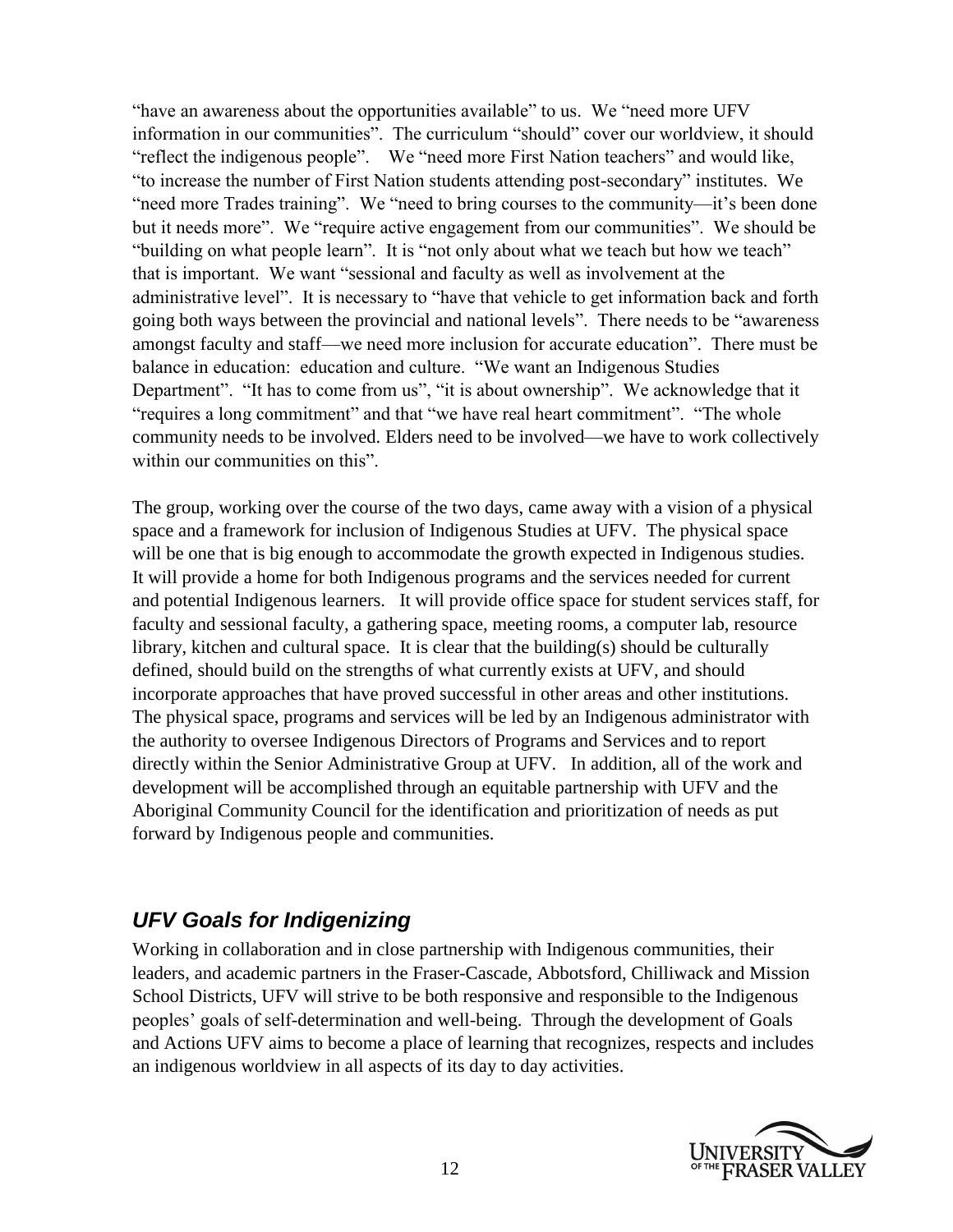## <span id="page-12-0"></span>**Value-based Planning**

Cultural expressions, values, *ways* of seeing the world, and the ways we get things done, are grounded in our experiences and in what has been taught to us and accepted "as the way things are done". More often than not Indigenous values and ways of doing things are markedly different than those held by mainstream society and specifically administrators of social programs and services, including education. Of critical importance is that partnerships and shared governance in Indigenous post – secondary programs and services be guided and informed by Indigenous values and guiding principles.

It is our Indigenous values that have contributed to and bolstered our survival (and our ability to thrive) as peoples and nations. Most often they are values that have been passed to us through story telling and teachings from our Elders and relatives. For example, we teach our children the value of thinking of others before we think about ourselves, to accept what life brings and that some things cannot be rushed and ask for our patience. And, these values, while they continue to guide us, influence our behaviors, and continue to be passed to our children and reinforced in our day to day living, they are not easily accessible nor necessarily understood and embraced by our non-native counterparts. Nevertheless it is the Indigenous values that must be at the forefront of planning Indigenous programs and services at UFV.

## <span id="page-12-1"></span>*Core Values*

Achieving balance and harmony within and in our external relations is at the centre of the values we embrace. Indigenous values can be characterized as holistic and in many instances are interconnected. Values serve to clarify and resolve issues, help determine direction and build community. By identifying such values we are in a position to overcome value differences that cause confusion, resistance or discomfort among participants. The values listed here cannot be interpreted as exhaustive nor necessarily universal but rather may serve as a check and balance mechanism in the planning process.

#### **Respect**

There is respect for unique and personal differences, avoiding opinions and judgments; there is respect for the rights of an individual, for others and for ourselves. Humility/ humbleness is an important aspect of respect, as is careful listening and observing. Respect, for Elders and the wisdom that comes from their lived experiences, is paramount. Respect is closely linked to all other values.

### **Balance**

Mind, Body & Spirit

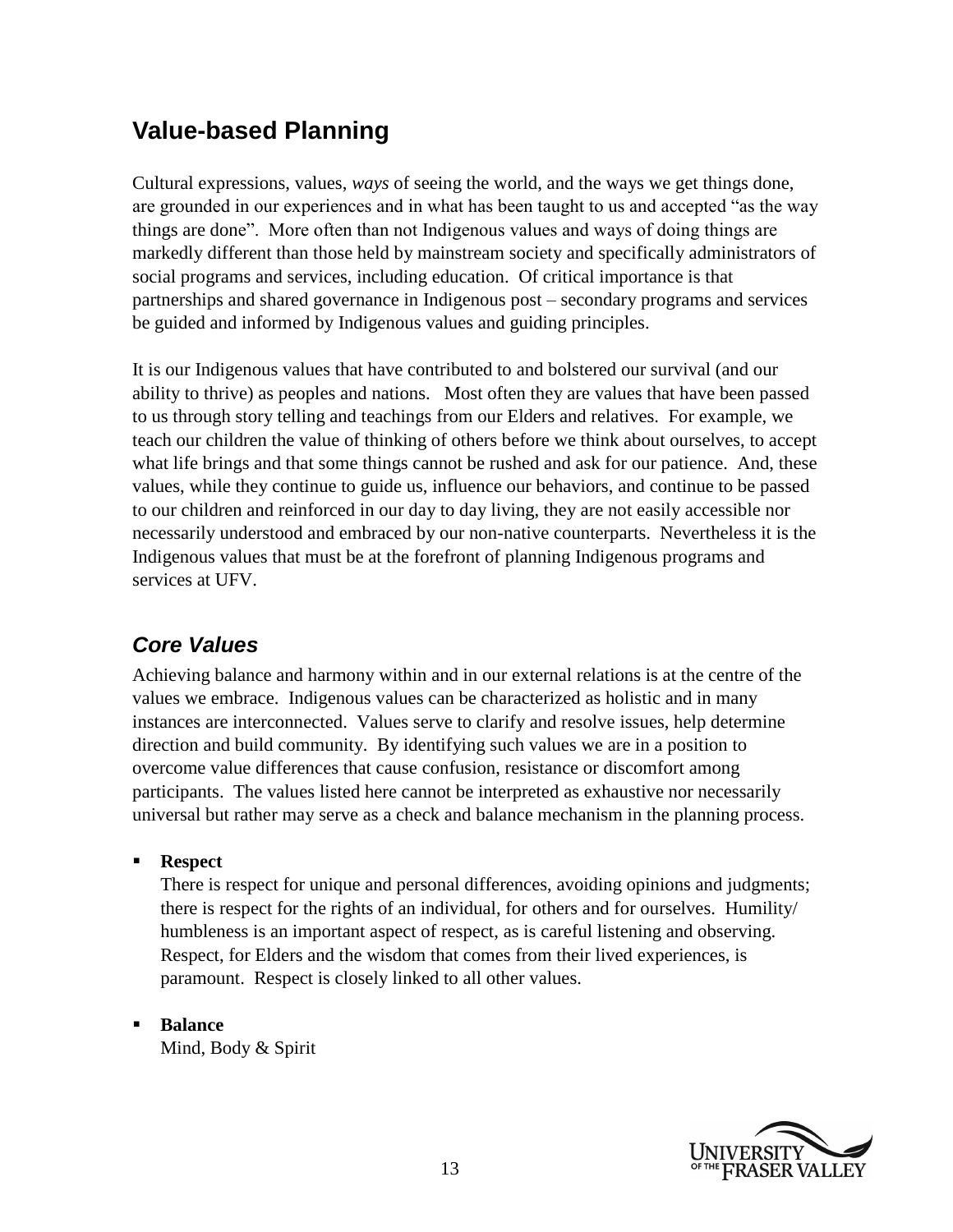#### **Interconnectedness of All Things (Land, Family, Community)**

All things have a spirit-like we do as people (trees, mountains, rocks, fish, animals, all things). We live in balance with nature as opposed to controlling nature. The needs of the group are greater than the needs of the individual. Cooperation as opposed to competition leads to consensus-building. It is understood that many things remain unknown or not known.

#### **Continuity of Life (Circle of Life)**

We are connected to the past and to the future. What we do today affects the generations to come. What we do today honors the ones who came before. The world operates in fours and in cycles. (Life and death are a part of that)

#### **Personal and Cultural Identity**

Knowing who we are and where we come from. Knowing that we are a reflection of our family and our community. Our language holds our culture. Language contains cultural expressions that are not easily translatable.

#### **Each Person Carries a Gift**

Every person has a unique and special gift that is theirs alone. We accept the gift that is ours with humbleness. It is our responsibility to carry our gifts in a good way.

#### **Patience**

All things unfold in time. Things happen when they are meant to happen. It demonstrates respect for individuals and is instrumental in consensus building and provides time for second thoughts.

#### **Taking Care of Others**

We cannot live without others. Others make us who we are and help us to be what we were meant to be. It is a process of giving back that sustains us. Sharing. Generosity. Wealth belongs to the one who gives the most.

#### **Living Carefully**

What we do comes back to us. Doing something good comes back seven fold, doing something bad comes back ten fold.

#### **Spiritual Life**

Integrated into every aspect, it is a natural component of everything. Sacred. When you take from a place, remember to give something in thanks. Ask for guidance, express gratefulness for what we are given. Appreciate mystery—not all things need to be explained/known.

#### **Enjoyment of Life**

Humour (smile=good medicine), health, feast, sharing. Live everyday with a good mind and a good heart.

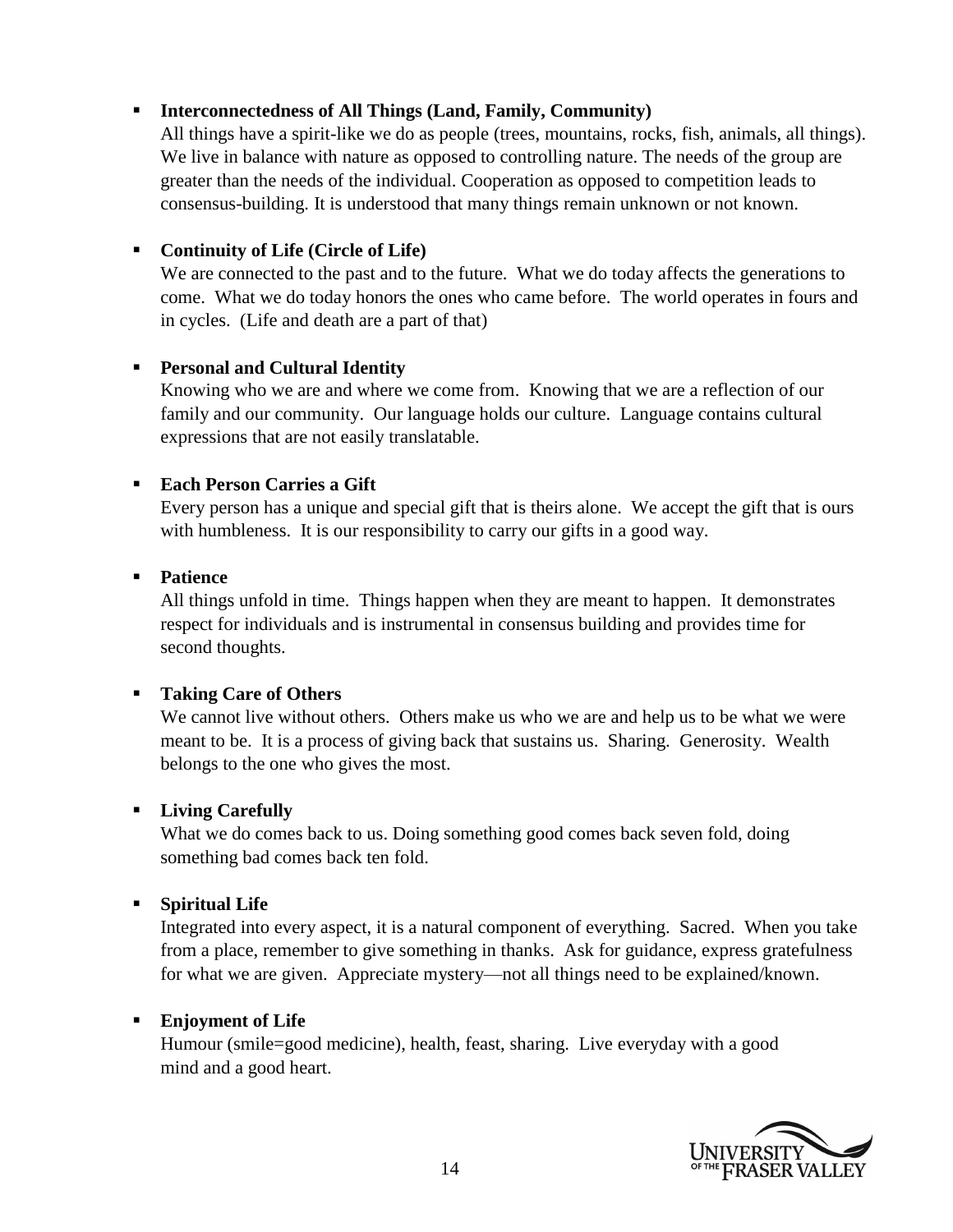Reflecting and incorporating the Core Values and or elements of these values in the strategic planning process provides an integrity to Indigenizing Our Academy that otherwise could not be obtained. Therefore, the following section outlines in eight numbered sectors the proposed goals, actions to achieve these goals, and provides rationale for why the goal is appropriate. Each of the eight goals is prefaced with one or more Core Values.

### <span id="page-14-0"></span>**Continuity of Life (Circle of Life)**

#### **Goal # 1:**

To provide assistance, resources, and opportunities to increase Indigenous community capacity and prepare Indigenous learners to live well in the diverse society that surrounds them.

#### **ACTION:**

- To respond to the needs of the Indigenous communities as they are identified by the Indigenous communities.
- Increased number of Indigenous learners attending post-secondary institutes

#### **Rationale:**

Indigenous communities are developing economically, socially and delivering more and more services to their own communities. Examples can be seen in community dental clinics, daycares, health units, gas bars, assisted living complexes, healing centres, and tourist destinations to name only a few. Goals of self-determination and the anticipation of successful treaty negotiations serve to increase the demands for Indigenous people to be adequately prepared educationally to fill jobs and manage businesses and resources.

### <span id="page-14-1"></span>**Balance: Mind, Body, & Spirit**

#### **Goal # 2:**

That UFV, through the governance of the Aboriginal Community Council, will be responsive to and in partnership with community leadership develop programs and services that meet the needs of Indigenous communities, their initiatives, and their goals of sustainability, self-determination and well-being.

#### **ACTION:**

 Assist each community with the development of Education Plans which involve UFV in implementation of programs and services.

#### **Rationale:**

Because of historical negative school experiences and the low levels of education existing among many Indigenous people it is important to change the way that education is viewed

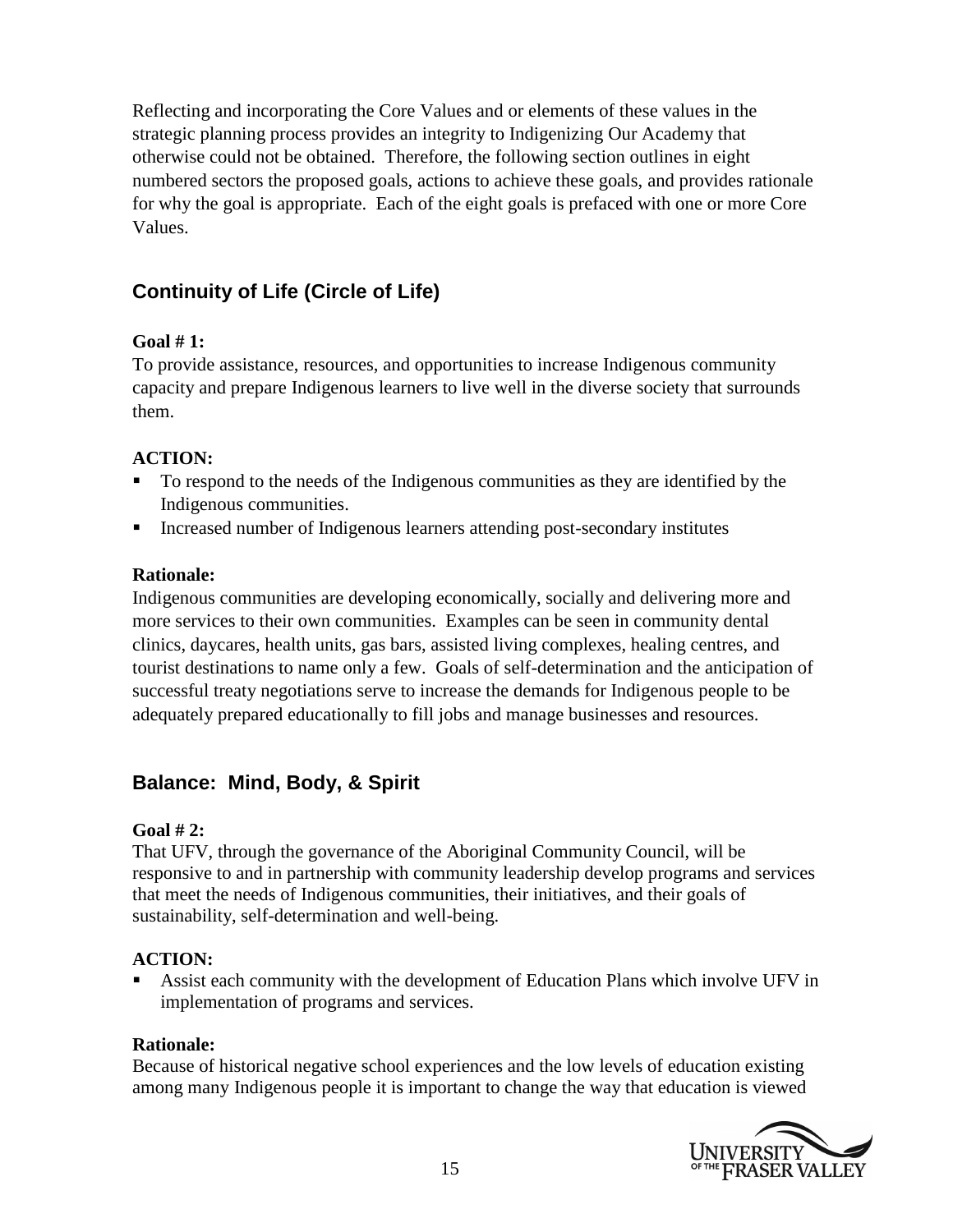by Indigenous people. As the programs and services are transformed to ones that are Indigenous centered and community driven it is critical that Indigenous communities encourage attendance and strive to support learners as they embark on their educational journey. It is equally important that Indigenous people come to view education, and specifically post-secondary education and training, as a natural part of Indigenous life.

### <span id="page-15-0"></span>**Each Person Carries a Gift & Taking Care of Others**

#### **Goal # 3:**

To provide access and on-going support to Indigenous students coming from the k-12 system and/or students coming into post-secondary education after an absence from education.

#### **ACTION:**

- Develop a series of courses and/or services, targeting Grade 12 graduates and mature students requiring academic, community, and/or financial assistance to enhance their academic experiences at UFV.
- **Provide learning experiences/course/programs in the Indigenous communities as** requested

#### **Rationale:**

Because of the rationales for Goals  $1 \& 2$  increasing access to post-secondary education requires concentrated efforts. Programs, specifically developed to meet the needs and provide the necessary supports should be delivered both on-campus and in communities. Such programs will necessarily come from an Indigenous worldview and will provide the academic supports needed to prepare students for study in the program of his/her choice.

#### **Respect & Balance**

#### **Goal # 4:**

To create a culturally safe educational environment and foster a sense of belonging for Indigenous learners.

#### **ACTION:**

- Build a Lalem (house) for Indigenous studies, students and community.
- **Provide Elder-in-Residence services that supports active participation of Elders in** program and curricular development, decision making, and student support services
- **Provide professional development opportunities for faculty, staff and administrators** annually
- New staff orientation packages include a "Welcome to Sto:lo territory"

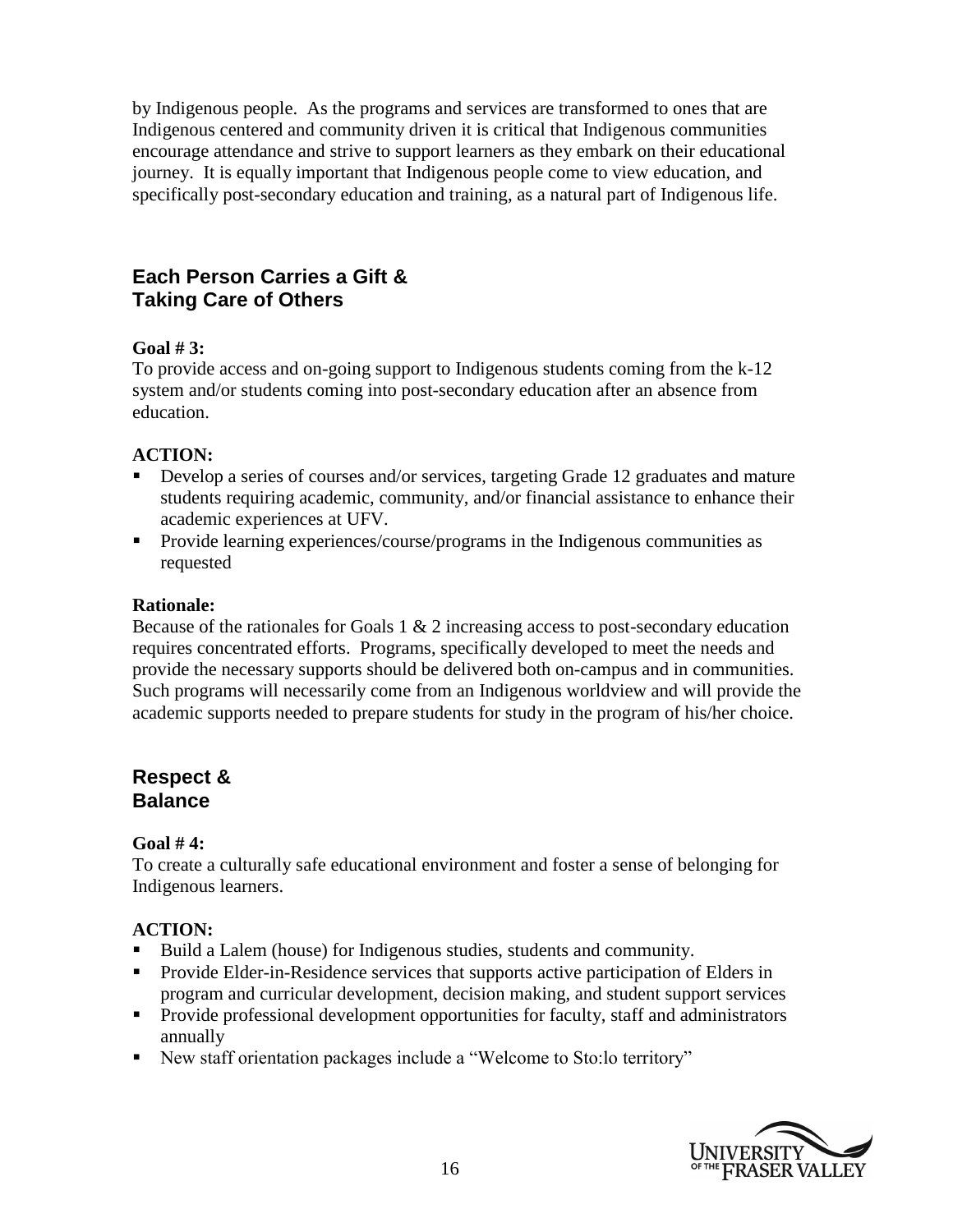- Updates of the Indigenizing initiative once per semester for every Department at the department meeting
- Core course requirements for all students in all diploma and degree programs across the disciplines
- Increase the presence of Indigenous staff, faculty and administrators.
- **Provide prominent venues for permanent and rotational Indigenous themed displays on** all campuses
- Increase resources available to students. Realize marked growth in the resource libraries books, videos, archives taking an active role in providing access to Indigenous content resources.

#### **Rationale:**

The historical processes and the lived reality of Indigenous people in Canada is still a mystery to many people living in Canada. With few exceptions curriculum in public schools has ignored Indigenous history and pre-history. For the most part Indigenous history has been relegated to the myth of the wide open spaces that was Canada, a brief acknowledgement of residential schools and finally points to the social problems that exist today. The diversity that exists within Indigenous communities, the urban Indigenous and the Métis populations and multiple sectors within these (e.g. youth, women, elders, socioeconomic and cultural) is misunderstood or ignored in one size fits all approaches.

In November 2000 UFV opened S'olh Shxwlèlí (the Aboriginal Resource Centre) that provides students a space to gather, study, relax between classes, and contains a kitchen area, computer lab and spiritual altar. There is also a smaller space on Abbotsford campus that provides access to similar services. What has been learned by staff, students and the community is that by providing a culturally defined gathering space, offices and meeting rooms we are not only fostering a sense of community and belonging for Indigenous people; we are able to provide valuable educational opportunities for non-indigenous students, staff and faculty. As we Indigenize it is critical that we begin with a physical space that will not only accommodate Indigenous learners, staff, faculty and community but that will provide context and visibility to the larger community.

UFV staff, faculty and administrators are duty bound to develop an understanding and appreciation for the diverse histories and realities of Indigenous peoples, specifically within Sto:lo territories. Additionally, this understanding should be demonstrated in their approach to students in all that we do at UFV.

Likewise, every student attending UFV should, upon completion of his/her diploma or degree, recognize and understand the historical processes and indigenous reality of the traditional territory in which they are learning.

Indigenous students are strengthened by the presence of role models and will benefit from opportunities to be mentored by Indigenous staff, faculty and Elders. Additionally, it is, in many instances, critical that Indigenous courses and programs be delivered by Indigenous people.

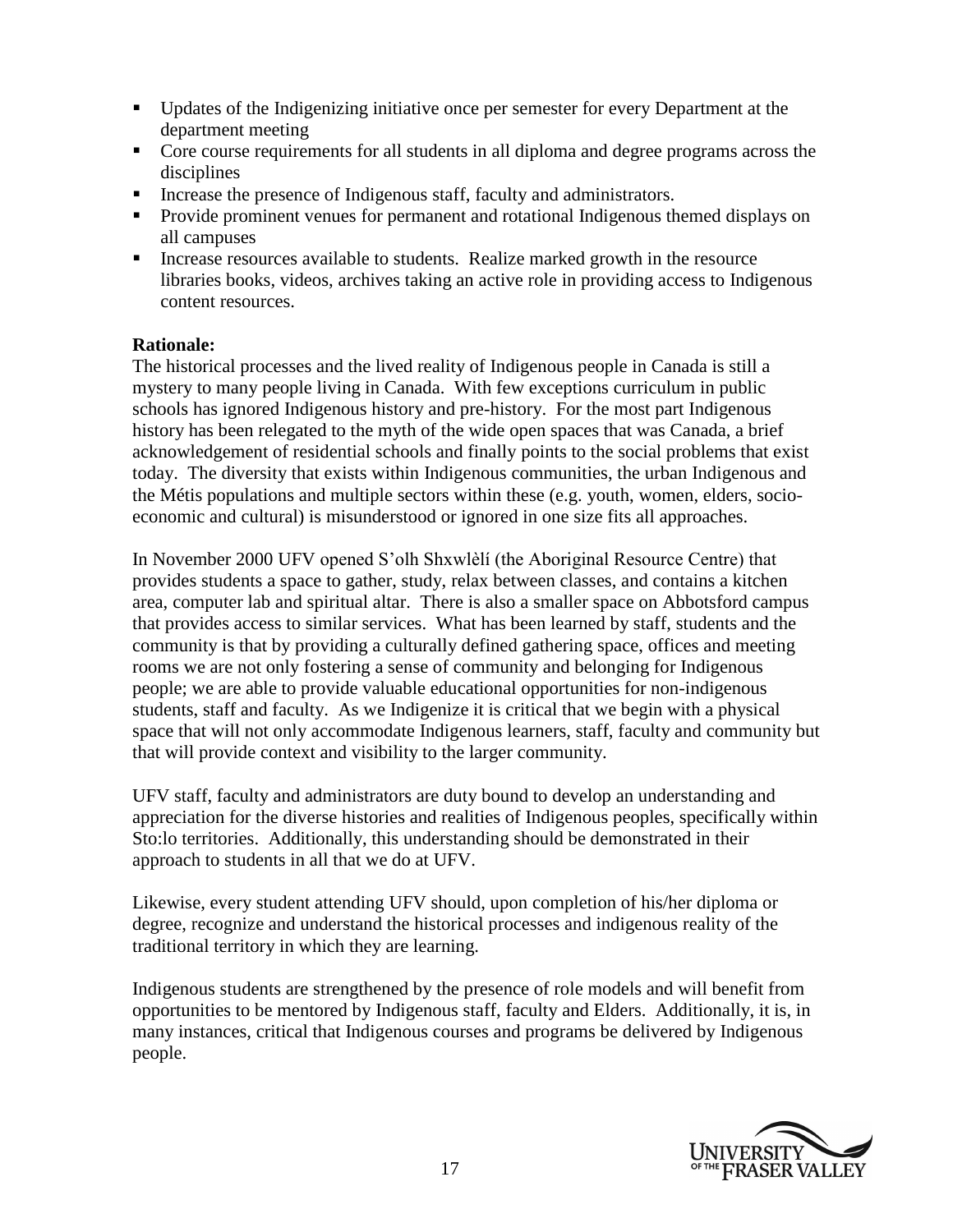Creating a sense of belonging in an environment that reflects Indigenous peoples, their worldviews, and what is valued requires the visibility of markers that are easily identifiable as originating from the traditional territories that UFV lies within.

### **Personal and Cultural Identity & Continuity of Life**

#### **Goal # 5:**

To monitor, in meaningful ways, the achievement of self-identified aboriginal<sup>2</sup> learners.

#### **ACTION:**

- To create an atmosphere of inclusion that promotes the desire for Aboriginal learners to self identify.
- To quantify the access, retention and completion rates of self-identified Aboriginal learners, annually.
- Report annually the areas of study (by program) of self-identified Aboriginal learners.

#### **Rationale:**

 $\overline{a}$ 

Quantifying program and student success is dependent on having accurate information about students. However, for numerous reasons many of which remain unknown, it is recognized that Indigenous students are reluctant to self-identify as Aboriginal. One example provided by the Aboriginal Access Coordinator in November 2005, illustrated that only one in five Indigenous students had self identified. The five students all worked for or Aboriginal Access Services in some capacity. What was more startling was that when asked to self-identify, only one of the four students then self-identified.

<sup>&</sup>lt;sup>2</sup> While all other references to Aboriginal learners has been changed to Indigenous learners, in this section the term Aboriginal is used to reflect the term currently being used in the self-identification of students in the province. It is also the term that is being used in the k-12 school system for self-identification.

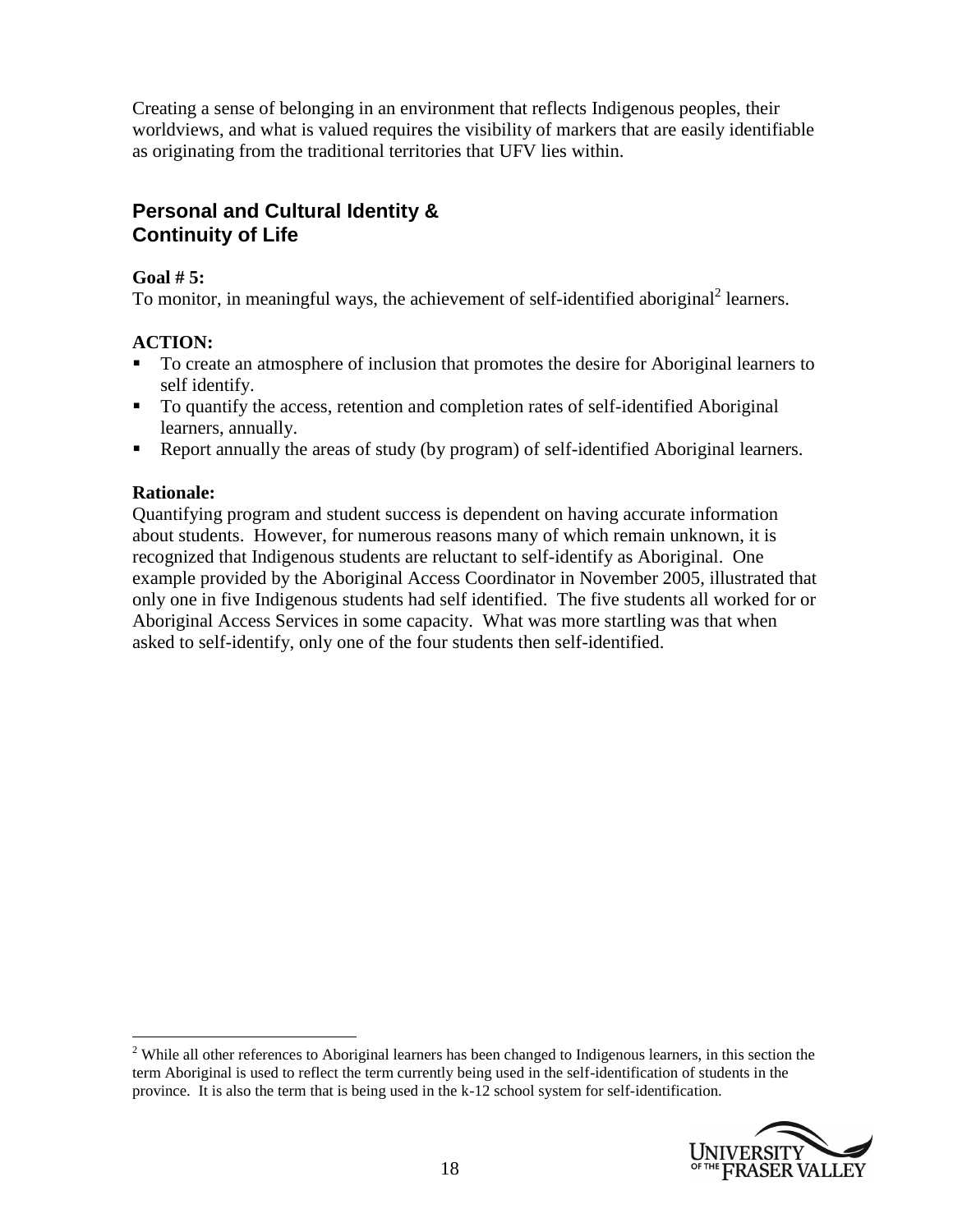### **Respect & Taking Care of Others**

#### **Goal # 6:**

Shared program governance, ensuring Indigenous voice and vision guides the work.

#### **ACTION:**

- Development of a partnership agreement
- **Process of governance and policy process that flows direct between the Board of** Governors to the Aboriginal Community Council
- Advocacy training (capacity building) for Aboriginal Community Council members

#### **Rationale:**

Rarely have educational institutions alone been able to adequately meet the needs of Indigenous learners and the communities from which they come. Recognizing this, UFV, has a lengthy history of affiliation with local Indigenous communities. The partnerships have varied in longevity and capacity. UFV has delivered curriculum in Indigenous communities; Elders and Sto:lo Nation staff have worked with UFV faculty to develop curriculum; and perhaps most notable in UFV's commitment to working with and for Indigenous communities is that the first UFV Board of Governors included four Indigenous representatives. UFV and Indigenous communities have worked together since UFV's inception and this most recent initiative is a formalization of this partnership.

Integral to shared governance is a comprehensive agreement on how to work together. Clearly, the communities need an understanding of what UFV can offer and UFV must develop an understanding of what the community needs. This formal partnership will address ways to share visions, goals and action that is strategic and grounded in policy and processes that will serve both partners, drawing on the strengths, wisdoms and experiences of each partner.

#### **Living Carefully & Enjoyment of Life & Patience**

#### **Goal # 7:**

To increase Indigenous content in programs and to develop programs, services, and research initiatives that are directly responsive to Indigenizing our Academy.

#### **ACTION:**

- Establish a Department of Indigenous Studies department
- **Create an Indigenous/First nation Teacher Education program**
- Develop curriculum/courses that reflect indigenous knowledge and ways of knowing across all disciplines/programs
- Develop a core program of courses for Indigenous students across the disciplines

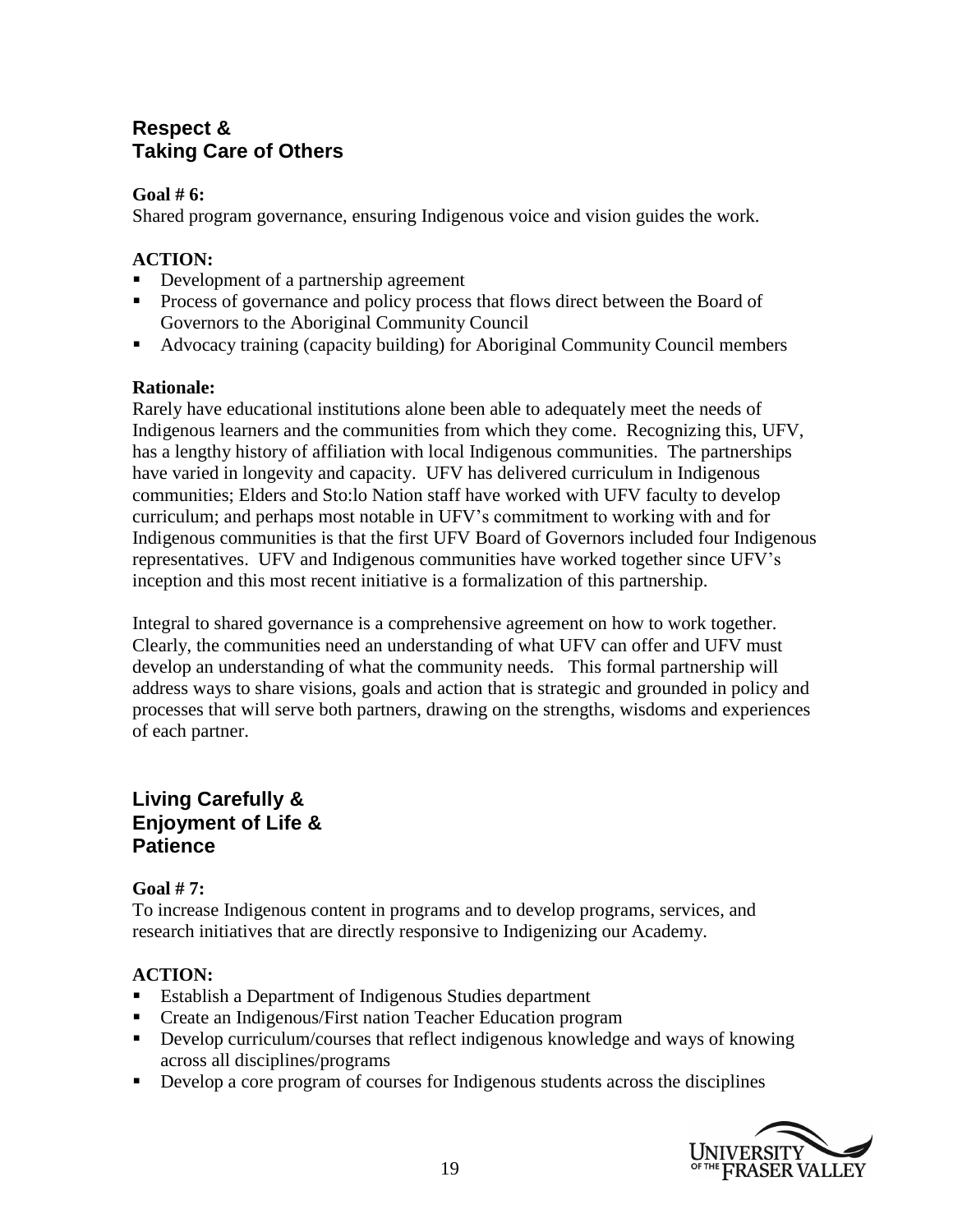- Offer degree studies with a Minor / Major in Indigenous Studies
- Develop and implement protocol agreements for Indigenous research initiatives that are mindful and respectful of Indigenous teachings and that protect Indigenous knowledges.

#### **Rationale:**

The efforts, the voices and the collective vision of everyone involved points to an Indigenized post-secondary learning environment that is responsive to and supportive of the Indigenous communities' efforts and goals towards self-determination and well-being. Students, community members, Indigenous staff and academics have insisted that in order to increase Indigenous community capacity and sustainability it is critical that postsecondary institutions support the principles and take a lead role in shifting public perceptions and understanding of Indigenous knowledges, histories, and realities. There is strong voice and support and demand for UFV to move forward in this work.

### **Interconnectedness of All Things (Land, Family and Community)**

#### **Goal # 8:**

To have Indigenous communities view UFV as the first choice for their learners in postsecondary education.

#### **ACTION:**

- Newsletters circulated through each Aboriginal Community Council meeting
- Bulletins at least four times a year (between ACC meetings)
- Web page information to be updated weekly
- Aboriginal Access staff attendance at Career Fairs and Community events
- With state of the art displays and knowledgeable staff

#### **Rationale:**

Many Indigenous people have not considered the possibilities of gaining a post-secondary education. Nor do they have an awareness of the kinds of educational options that are available to them. UFV must develop culturally appropriate and relevant recruitment strategies that reach into communities and provide accurate and timely information about UFV opportunities. As UFV grows, indigenizes and develops culturally relevant and responsive curriculum and programs it is essential that Indigenous communities are informed and aware of the ways that the programs and services can meet the needs of their learners.